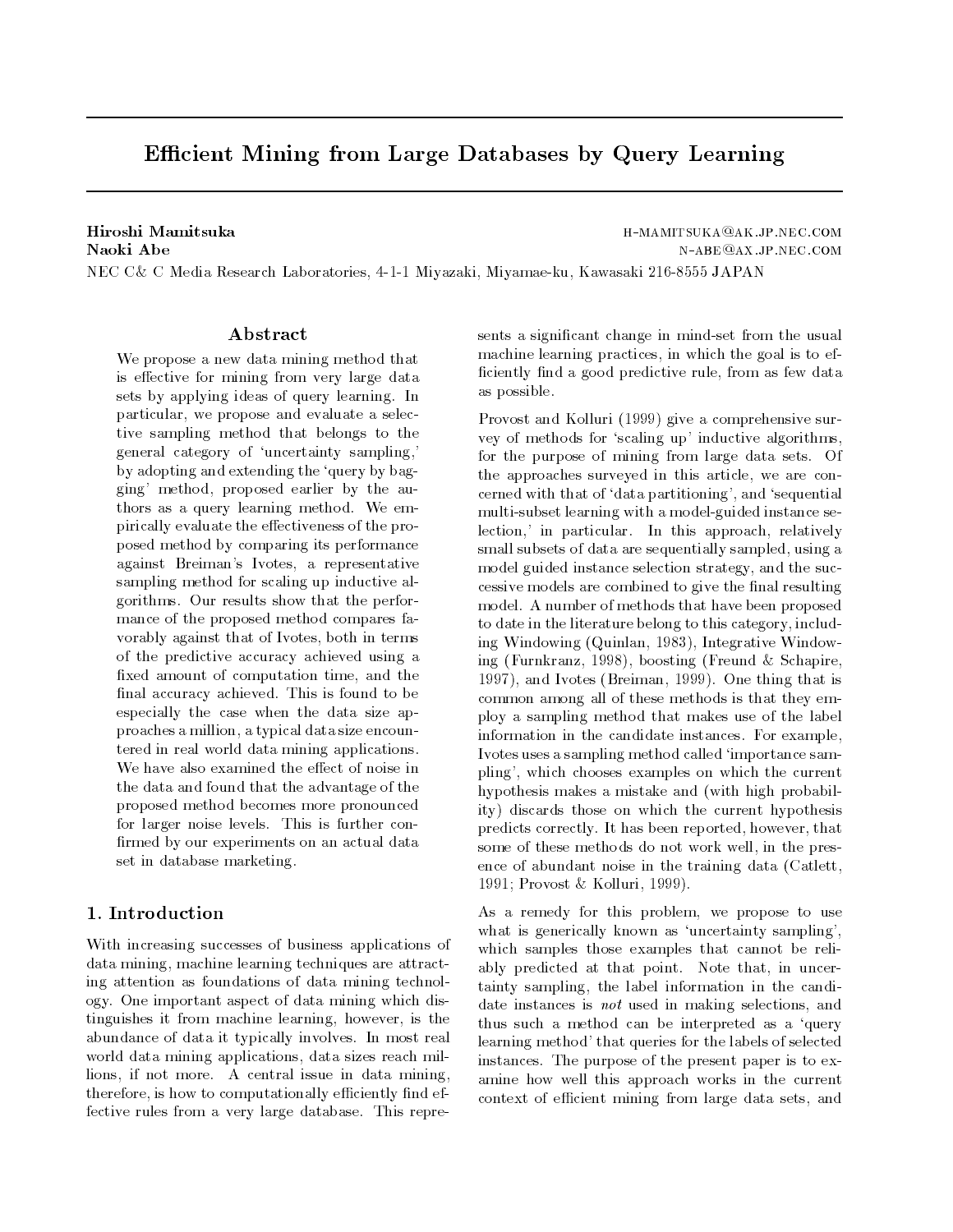to characterize under what conditions it works better than importance sampling, in particular. The particular sampling method we employ is based on the idea of 'query by bagging' proposed by Abe and Mamitsuka (1998), which was in turn obtained by combining ideas of query by committee (Seung et al., 1992) and 'bagging' (Breiman, 1996). The basic idea is that query points are chosen by picking points on which the predictions made by the hypotheses resulting from applying the component inductive algorithm to sub-samples obtained via re-sampling from the original data set, are most evenly spread. This method is like Breiman's Ivotes, except committee-based uncertainty sampling is used in place of the importance sampling employed in Ivotes.

We empirically evaluated the performance of this method, using a number of different types of data sets. In our first experiments, we used synthetic data sets of size one million each, generated from the 'generator' functions of (Agrawal et al., 1993), used often as benchmark data for evaluating data mining methods. We found that the performance of QbagS was favorable as compared to that of Ivotes, both in terms of the computation time required to reach the same predictive accuracy, and the final accuracy attained.

In order to better understand the conditions under which QbagS performs well, we varied a parameter called the 'perturbation factor,' which controls the noise level of the 'generator' functions. It was found that for larger perturbation factors, the significance level by which QbagS out-performed Ivotes became larger. This result confirms the thesis that uncertainty sampling is more desirable than sampling methods that concentrate on those instances on which prediction errors are made, when the data is noisy. This thesis is further supported by the results of our experimentation on a real world data set, which is inevitably noisy. Specifically, we compared the two methods using a data set in the area of database marketing (internet provider churn data) of size roughly a million. Here we found that the predictive accuracy of QbagS was significantly better than Ivotes.

We also evaluated the performance of these methods on medium sized data sets, using data sets from the Statlog project (Michie et al., 1994), whose sizes are in the range of tens of thousands. On these data sets, we also compared the performance of the original Qbag, in addition to QbagS and Ivotes. It was found that Qbag did the best overall for the medium sized data sets, although the differences in performance were not greatly significant.

# 2. The Mining/Learning Methods

## 2.1 Proposed Method

In this section, we describe the mining/learning method we propose and evaluate in this paper, which we call QbagS, standing for 'Query by bagging with a single loop.' This procedure provides a sampling strategy that uses an arbitrary component learning algorithm as a subroutine, and works roughly as follows. (See the pseudocode shown below.) At each iteration, it randomly samples a relatively large number of candidate examples  $(R, say 10,000)$  from the database (line 1). It then selects a small enough  $(D, say 1,000)$  subset of this set and applies the component learning algorithm to it to obtain a new hypothesis (line 3). When making this selection, it uses the hypotheses from the past iterations to predict the labels of the candidate examples, and then pick those on which the predicted values are split most evenly. More precisely, it calculates the 'margin' of each candidate instance, that is. the difference between the number of votes by the past hypotheses for the most 'popular' label, and that for the second most popular label (line 2). Then,  $D$  instances having the least values of margin are selected from the candidates (line 3). The final hypothesis is defined by the majority vote over all the hypotheses obtained in the above process.

#### Algorithm: Query-by-Bagging:Single (QbagS)

- **Input:** Number of iterations: M
- Component learning algorithm: A
- Number of candidates at each iteration:  $R$
- Number of selected examples at each iteration: D Candidates at the *i*-th iteration:  $C_i$

Selected (training) examples at the *i*-th iteration:  $S_i$ Initialization: 1. Randomly sample initial sample  $S_1 = \langle (x_1, y_1), \cdots, (x_D, y_D) \rangle$  from the database.

- 2. Run A on  $S_1$  and obtain hypothesis  $h_1$ .
- For  $i=1,...,M$ 
	- 1. Randomly sample R examples  $C_i$  from database.
- 2. For all  $x \in C_i$ , calculate 'margin'  $m(x)$  using past hypotheses  $h_1, \dots, h_i$ 
	- $m(x) = \max_{y} |\{t \leq i : h_t(x) = y\}|$  $-\max_{y \neq y_{\max}(x)} |\{t \leq i : h_t(x) = y\}|$

where  $y_{\max}(x) = \arg \max_y | \{ t \leq i : h_t(x) = y \} |$ 

3. Select D examples  $\langle (x_1^*, y_1^*), \cdots, (x_D^*, y_D^*) \rangle$  from  $C_i$ having the smallest  $m(x)$   $(x \in C_i)$  and let

$$
S_{i+1} = \langle (x_1^*, y_1^*), \cdots, (x_D^*, y_D^*) \rangle
$$

4. Run A on  $S_{i+1}$  and obtain hypothesis  $h_{i+1}$ . End For

- **Output:** Output final hypothesis given by:
	- $h_{fin}(x) = \arg \max_{y \in Y} |\{t \leq M : h_t(x) = y\}|$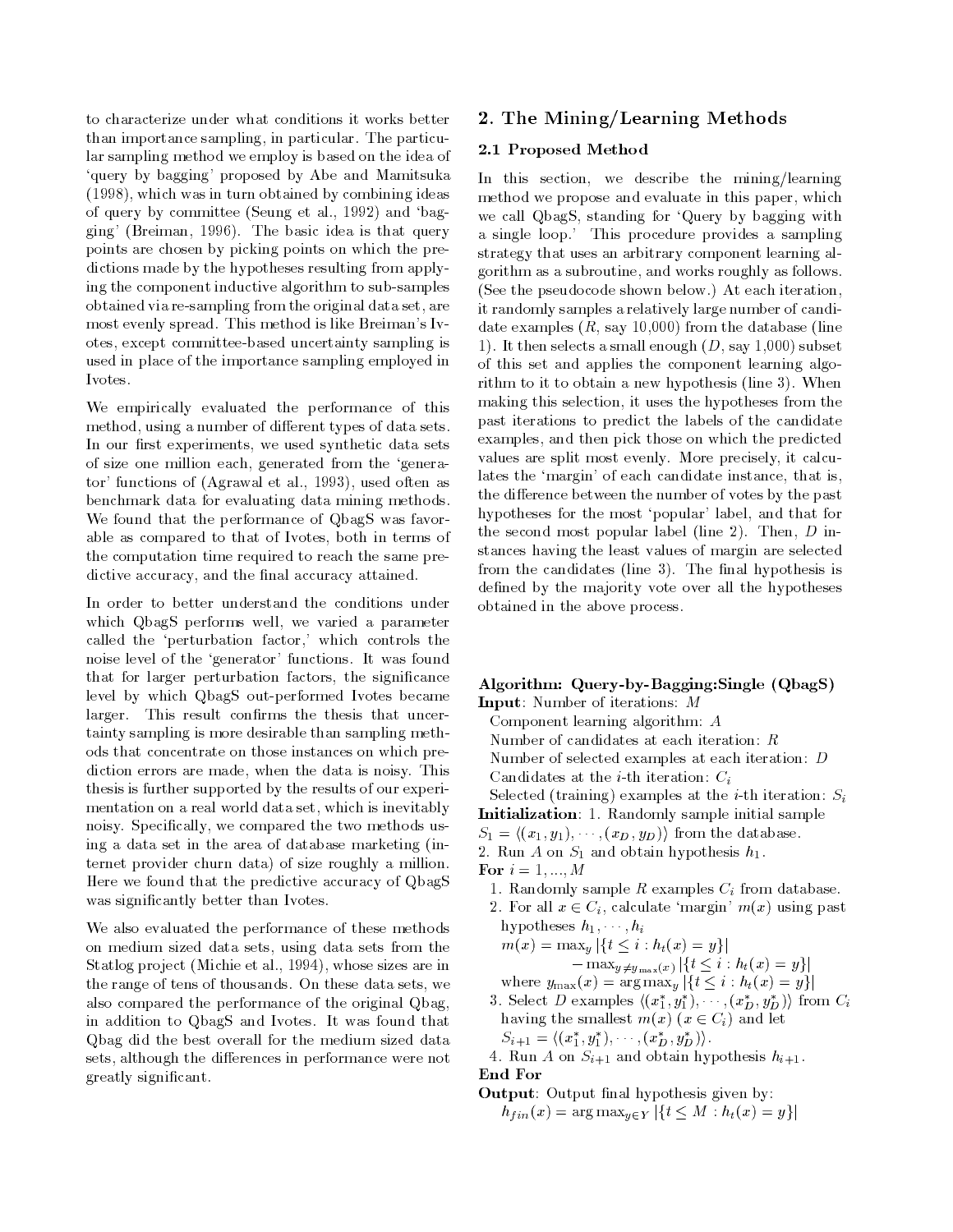Notice that, in QbagS, re-sampling is done directly from the database, and past hypotheses are used to judge what examples to sample next. In fact, this is significantly simplified as compared to the original procedure of query by bagging (Qbag) of Abe and Mamitsuka (1998): As can be seen in the pseudocode presented below,<sup>1</sup> in the original procedure the selected examples are accumulated to form the training data set (line 5). Then at each iteration, re-sampling is done from this set of training data (line 1), and the resulting hypotheses are used to judge what examples to select next, using a committee-based uncertainty sampling (lines 2 to 5). Since re-sampling is done at each iteration, using embedded looping, this procedure is computationally more demanding than the new version QbagS, but may be more data efficient. This is consistent with the fact that the original Qbag was designed as a *data efficient* query learning method, whereas QbagS is meant primarily as a *computationally efficient* method for mining from large databases.

## Algorithm: Query-by-Bagging (Qbag)

#### **Input:** Number of stages: M

Component learning algorithm: A

- Number of re-sampling at each iteration:  $T$ Number of candidates at each iteration:  $R$
- Number of selected examples at each iteration: D Candidates at the *i*-th iteration:  $C_i$
- Selected (training) examples at the *i*-th iteration:  $S_i$ Initialization:

Randomly sample initial sample

 $S_1 = \langle (x_1, y_1), \dots, (x_D, y_D) \rangle$  from the database. For  $i = 1, ..., M$ 

- 1. By re-sampling from  $S_i$  with uniform distribution, obtain sub-samples  $S'_1, ..., S'_T$  (of same size as  $S_i$ ).
- 2. Run A on  $S'_1, ..., S'_T$  to obtain hypotheses  $h_1, ..., h_T$ .
- 3. Randomly select R examples  $C_i$  from database.
- 4. For all  $x \in C_i$ , compute the margin  $m(x)$  by:

$$
m(x) = \max_{y} |\{t \leq T : h_t(x) = y\}|
$$
  
- 
$$
\max_{y \neq y_{\max}(x)} |\{t \leq T : h_t(x) = y\}|
$$

where  $y_{\max}(x) = \arg \max_y |\{t \leq T : h_t(x) = y\}|$ 5. Select D examples  $\langle (x_1^*, y_1^*), \cdots, (x_D^*, y_D^*) \rangle$  from  $C_i$ having the smallest values of  $m(x)$   $(x \in C_i)$ and update the training data as follows.

 $S_{i+1} = append(S_i, \langle (x_1^*, y_1^*), \cdots, (x_D^*, y_D^*) \rangle)$ End For

Output: Output final hypothesis given as follows.  $h_{fin}(x) = \arg \max_{y \in Y} |\{t \leq T : h_t(x) = y\}|$ where  $h_t$   $(t = 1, \dots, T)$  are the hypotheses of the final  $(M$ -th) stage.

#### 2.2 Breiman's Ivotes

We briefly review 'Ivotes' (importance sampling) (Breiman, 1999), with which we compare the performance of our method. Like QbagS, Ivotes takes a sample from the database and applies the component learning algorithm at each iteration, discards the data and keeps just the hypotheses. When sampling, it uses what is called 'importance sampling.' In this sampling method, if the label of an example is wrongly predicted by its current combined hypothesis (out-of-bag prediction), it is automatically chosen. If the prediction on an example is correct, then it is selected with probability  $e/(1-e)$ , where e is the error probability (measured using a separately reserved test set) of the current hypothesis. Here, the out-of-bag prediction is done by majority vote over those hypotheses trained on subsamples not containing the current example. Breiman (1999) claims that this feature contributes greatly to improving the performance of Ivotes, and proposes a particular implementation method for computing outof-bag predictions: It keeps records of how many times each label of each example in the database has been predicted. We follow this implementation exactly.

# 3. Empirical Evaluation

We empirically evaluated the performance of the proposed method and that of Ivotes, using a variety of data sets. We used the following three types of data sets.

- 1. A series of large scale synthetic data sets, generically referred to as Generator in (Agrawal et al., 1993), often used as benchmark data for evaluating data mining methods.
- 2. A real world data set in the area of database marketing of size roughly a million. In particular, we used data for 'churn' analysis for an internet provider.
- 3. A number of medium sized (tens of thousands) data sets known as statlog data. They were used in (Breiman, 1999) to evaluate the performance of Ivotes.

In our experiments, we used both  $C4.5$  (Quinlan, 1993) and CART<sup>2</sup> as the component algorithm. Our evaluation was mainly done in terms of the total computation time to achieve a given prediction accuracy (on separate test data), including disk access time. We also compare the 'final accuracy' attained by each of

<sup>&</sup>lt;sup>1</sup> There is one modification from the way Qbag was presented in (Abe & Mamitsuka, 1998): Now it is presented for multi-valued prediction, while the original version was assuming a binary-valued prediction.

<sup>&</sup>lt;sup>2</sup> To be precise, we used a version of CART included in the IND package due to Wray Buntine.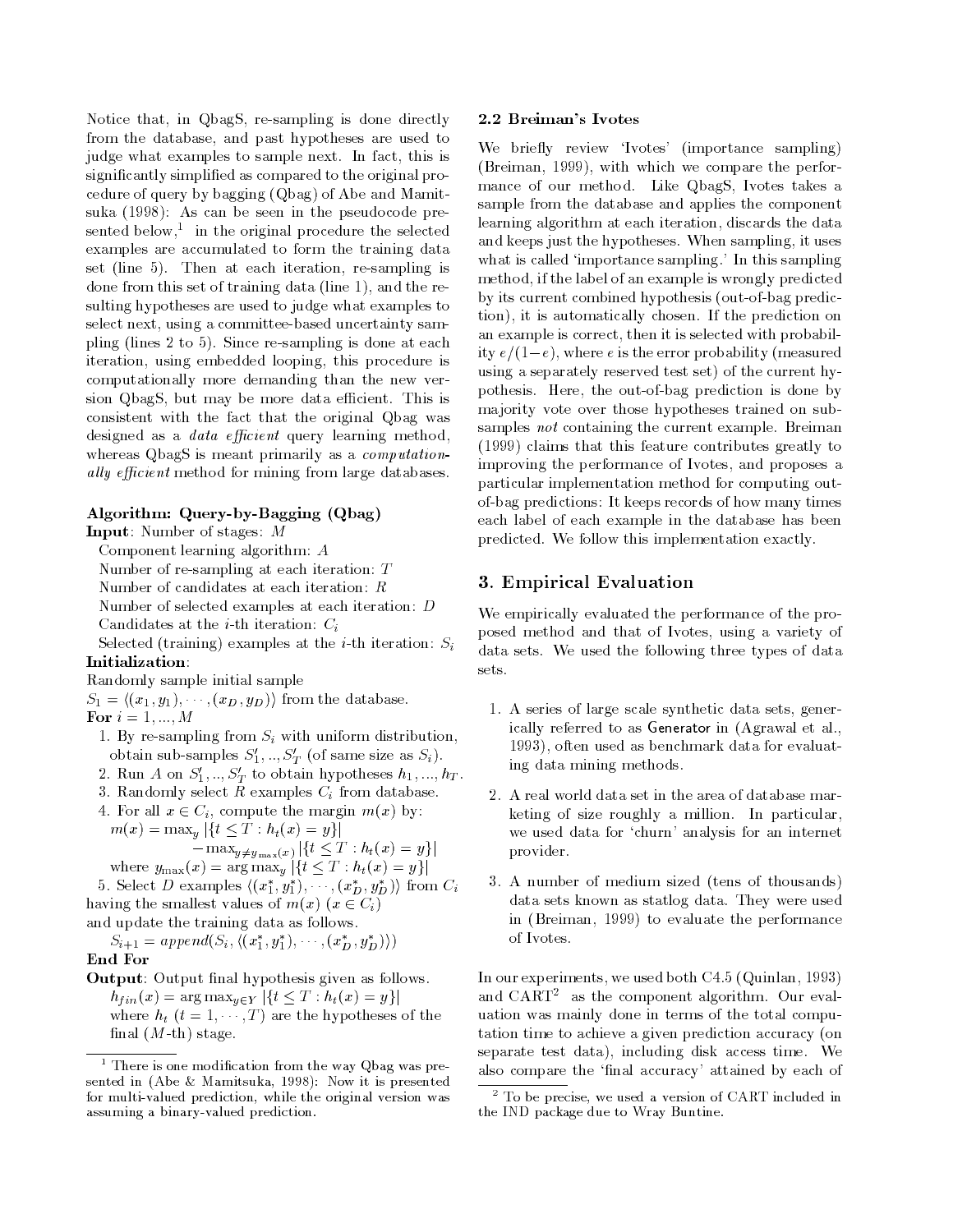Table 1. Large-scale data summary

| Data set  |    | $\#$ classes $\#$ disc. atts $\#$ cont. atts $\#$ training samples | $\#$ test samples  |
|-----------|----|--------------------------------------------------------------------|--------------------|
| Generator |    | 800000                                                             | 200000             |
| Churn     | 29 | 617551 - 617600                                                    | -154351 - 154400 - |

the methods. By 'final accuracy,' we mean the accuracy level reached for data sizes large enough that the predictive performance appears to be saturating.<sup>3</sup> For the evaluation on the real world data set, we also used the measures of precision and recall, standard performance measures in the field of information retrieval. Note that 'recall' is defined as the probability of correct prediction given that the actual label is 1 (or whatever label of interest), and 'precision' is defined as the probability of correct prediction given that the predicted label is 1.

In most of the experiments (except those using the 'statlog' data), the evaluation was done by five-fold cross validation. That is, we split the data set into five blocks of roughly equal size, and at each trial four out of these five blocks were used as training data, and the last block was reserved as test data. The results (prediction accuracy, learning curves, precision and recall) were then averaged over the five runs. Since the statlog data come with pre-specified test data, the average was taken over five randomized runs. All of our experiments were run on an Alpha server 4100 (466MHz, 512 MB).

#### 3.1 Evaluation on Large Scale Data Sets

It is said in general (Provost & Kolluri, 1999) that large scale data sets are those with sizes in the order of a million. It is, however, difficult to find publically available real world data sets having data sizes in the order of a million.<sup>4</sup> We thus used a series of synthetic data introduced in Agrawal et al. (1993) called Generator. These data sets have been used often as benchmark data in evaluating the scalability issues of data mining methods (Gehrke et al., 1999; Rastogi & Shim, 1998). The properties of these data sets are summarized in Table 1.

Generator contains ten distinct functions for generating the labels, taking a number of different forms. Here we chose five out of the ten (Function  $2, 5, 8, 9$  and  $10$ ) on which the predictive performance of ID3, as reported by Agrawal et al. (1993) was relatively poor. Generator also has a parameter called 'perturbation factor,' which is used to randomly perturb the continuous valued attributes. In our first set of experiments, we chose to set the perturbation factor to be either 0.2 or 0.6. For each of the five functions, we generated a data set of size one million, and performed five-fold crossvalidation.<sup>5</sup>

Table 2. Summary of parameter settings in our experiments

|               | $#$ candidate samples | $#$ selected samples |
|---------------|-----------------------|----------------------|
| Methods       | per iteration( $R$ )  | per iteration( $D$ ) |
| QbagS         | 30000                 | 3000                 |
| <b>Ivotes</b> |                       | 1000                 |

We note that there is a parameter to be tuned in Ivotes, namely the number of examples to be selected at each iteration. As a test, we observed the predictive performance of Ivotes on one of the five data sets (Function 2), varying this parameter. It was observed that the value of 1,000 was doing about the best, so we set this parameter to be 1,000 in all of our experiments. This is consistent with the observation in the experiments reported in Breiman (1999) that the performance of Ivotes improves up to 800 but appears to be almost saturating. Parameters in the other methods that were used in our experiments are summarized in Table 2. We remark that we did not make extensive effort in optimizing these parameters.

We show part of the results of the above experimentation (with perturbation factor 0.2 and CART) in the form of learning curves in Figure 1. Note that, in these curves, the average predictive accuracy (on test data) is plotted against the total computation time. We also

<sup>&</sup>lt;sup>3</sup> To be sure, we performed the 'mean difference significance test' (See Section 3.1 for the definition) for the predictive accuracy attained at the end of each run and that reached 1,000 seconds prior to that point. We found that the significance level was typically around 0.2 and at most 0.5, and thus the difference was insignificant.

<sup>&</sup>lt;sup>4</sup> The largest data sets we found were those in statlog. The largest ones in UCI ML Repository we could find (mushroom and thyroid0387), for example, contain less than 10,000 data.

<sup>&</sup>lt;sup>5</sup> For Generator and Churn, to be described later, we randomly picked 10,000 out of the test data to evaluate the predictive performance.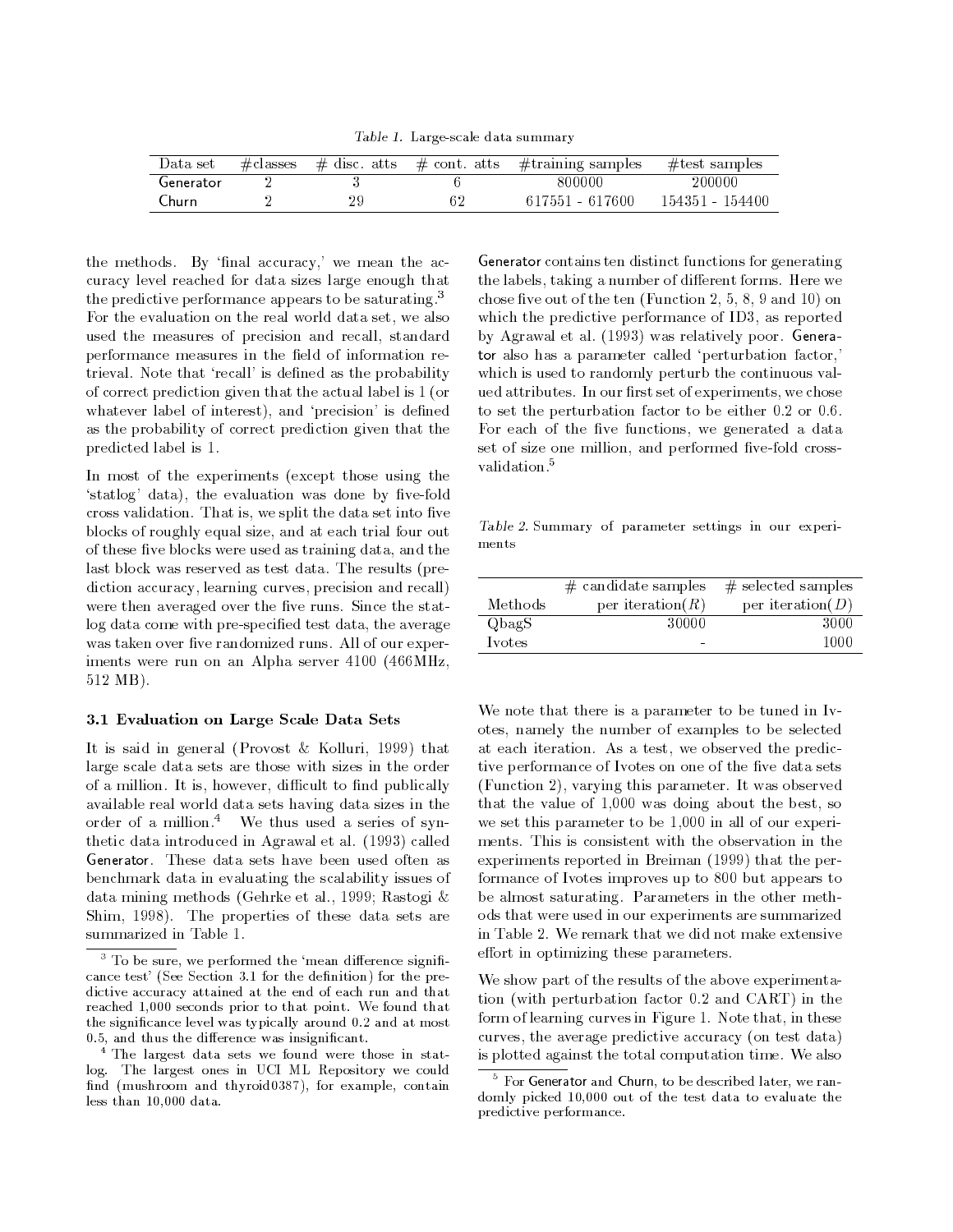

Figure 1. Prediction accuracy of QbagS and Ivotes on Generator, averaged over five runs, plotted as function of computation time.

give, in Table 3, figures that indicate the computation time in seconds (and their ratios as compared to that of QbagS) to reach the level of predictive performance achieved by the method with the lower final accuracy. From these results, it is seen that, in terms of the speed for reaching the same level of accuracy, QbagS is favored over Ivotes in all cases (when using CART). The speed-up factor achieved by these methods over Ivotes, as measured by the amount of computation time they take to reach a given performance level, is anywhere from  $2$  to  $30$ .

In terms of the 'final prediction accuracy', the results were also favorable for QbagS. These results are also summarized in Table 3, in which the final accuracies reached by the two methods for the five functions and the 'Z' values of the mean difference significance test for the respective cases are exhibited. Here, the Z values are calculated using the following well-known formula (Weiss & Indurkhya, 1998):

$$
Z = \frac{acc(A) - acc(B)}{\sqrt{\frac{var(A)}{n_A} - \frac{var(B)}{n_B}}}
$$

where we let, in general,  $acc(A)$  denote the accuracy estimate for method A, and  $var(A)$  the variance of this estimate, and  $n_A$  the data size used for this estimate  $(5 \text{ in our case})$ . For example, if Z is greater

than 2 then it is more than 95 per cent significant that A achieves higher accuracy than B. For perturbation factor 0.2 and using  $C4.5$  as the component algorithm, QbagS did significantly better than Ivotes in four out of the five cases, and Ivotes did significantly better in the other case. For perturbation factor 0.2 and using CART, QbagS did significantly better than Ivotes in one out of the five cases, slightly (insignificantly) better in three cases, and Ivotes did slightly better in the other case. When perturbation factor is set to 0.6 and when using CART, QbagS did better than Ivotes in all five cases, four out of them being statistically significant. We can see, in these results, that for higher values of perturbation factor, the significance of the difference in the performance of the two methods becomes more pronounced. This is visualized in the two graphs shown in Figure 2; one plots how the Z values of the mean difference significance test vary as the perturbation factor is changed from 0.2 to 0.6 for the five functions, and the other plots how the computation time ratios change.

#### 3.2 Evaluation on a Real World Data Set

To further verify the empirical findings reported in the previous section, we have evaluated these methods using an actual data set in the area of database market-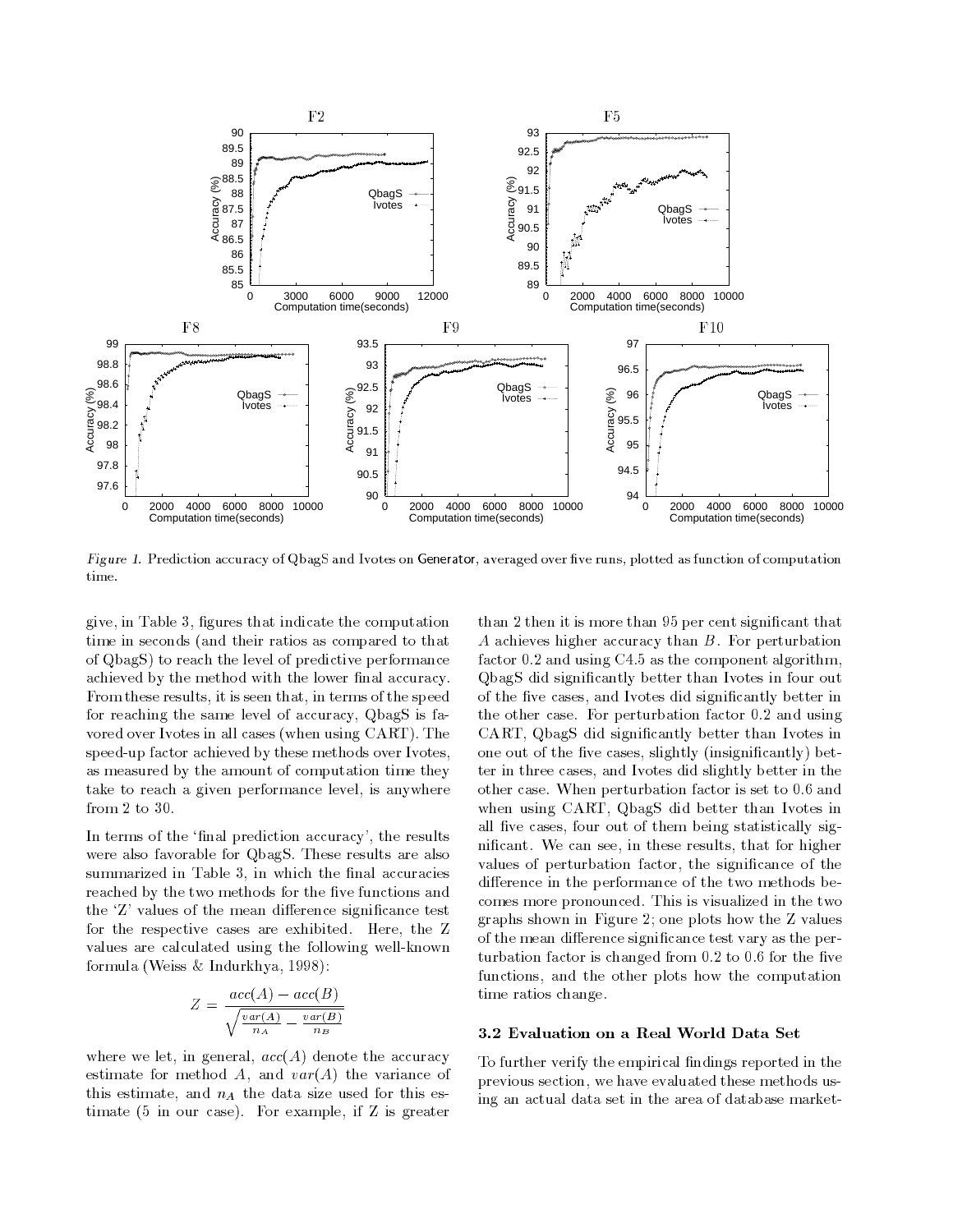| Perturb.         | Component |       | QbagS             |             | Ivotes            |               |       |
|------------------|-----------|-------|-------------------|-------------|-------------------|---------------|-------|
|                  |           |       |                   |             |                   |               |       |
| factor           | algorithm | Func. | Final acc. $(\%)$ | Comp. time  | Final acc. $(\%)$ | Comp. time    | Z     |
| $\overline{0.2}$ | C4.5      | F2.   | 88.46             | 423.1(1.0)  | 87.74             | 3363.5(14.61) | 5.41  |
|                  |           | F5    | 92.64             | 230.2(1.0)  | 91.23             | 3687.7(16.01) | 9.37  |
|                  |           | F8    | 99.05             | 99.65(1.0)  | 98.28             | 179.8(1.80)   | 12.80 |
|                  |           | F9.   | 92.62             | 5434.8(1.0) | 93.06             | 1656.3(0.30)  | 3.12  |
|                  |           | F10   | 96.72             | 443.1(1.0)  | 96.23             | 5302.5(11.97) | 6.18  |
|                  | CART      | F2.   | 89.30             | 498.2(1.0)  | 89.06             | 7255.0(14.56) | 1.87  |
|                  |           | F5    | 92.90             | 186.2(1.0)  | 91.91             | 5405.6(29.03) | 6.20  |
|                  |           | F8    | 98.90             | 320.6(1.0)  | 98.92             | 8690.2(27.11) | 0.31  |
|                  |           | F9.   | 93.17             | 2514.8(1.0) | 93.00             | 4747.8(1.89)  | 0.82  |
|                  |           | F10   | 96.58             | 1631.7(1.0) | 96.48             | 5087.8(3.12)  | 1.37  |
| 0.6              | CART      | F2    | 73.09             | 311.2(1.0)  | 71.43             | 7865.8(25.28) | 7.03  |
|                  |           | F5    | 85.52             | 258.4(1.0)  | 84.33             | 2304.5(8.92)  | 7.68  |
|                  |           | F8    | 98.14             | 116.7(1.0)  | 97.65             | 7041.1(60.32) | 3.51  |
|                  |           | F9    | 82.93             | 1524.7(1.0) | 82.74             | 4732.8(3.10)  | 0.82  |
|                  |           | F10.  | 90.50             | 341.5(1.0)  | 89.93             | 5692.1(16.67) | 2.34  |

Table 3. Generator: Final accuracies (%) and computation time to reach target accuracy (and ratios w.r.t. Ivotes), averaged over five runs.



Figure 2. Significance test values Z (Left) and computation time ratios (Right) between QbagS and Ivotes on Generator, plotted as functions of perturbation factor.

ing. More concretely, we have used data in a database containing customer data of a certain internet provider and used them to perform so-called 'churn' analysis, that is, predicting those customers that are likely to quit in the near future. The data we used consisted of three parts: (i) data containing demographic data such as the customers' age, sex, address, etc.; (ii) monthly access data, of the internet and various contents, from the past six monthes; and (iii) the label information of whether the customers quit in the month immediately after the ending month of the monthly data of (ii). The temporal data of (ii) were converted to a number of continuous valued attributes. Overall, there were close to a hundred attributes, a mixture of continuous and discrete valued attributes. There were roughly 800 thousand records in the data that we used. These properties of this data set, which we call Churn are summarized in Table 1. Again, our evaluation was done by five-fold cross-validation.

As before, we plot in Figure 3 the learning curves of the competing methods, plotted against the total computation time. Also, the final predictive accuracy of each method and the speed-up factor measured in terms of the total computation time required to reach a given target accuracy are summarized in Table 4. It is seen clearly in these results that the proposed methods achieve statistically significant improvement in terms of both the final prediction accuracy achieved, and the computation time required to achieve a given accuracy. This tendency is seen to be more pronounced than what we observed for Generator, which is consistent with the fact that the noise level is inevitably high in a real world data set.

Precision-recall curves for QbagS and Ivotes are also shown in Figure 3. The graph shows the precisionrecall curves attained after approximately 7,000 seconds of computation time for both methods when us-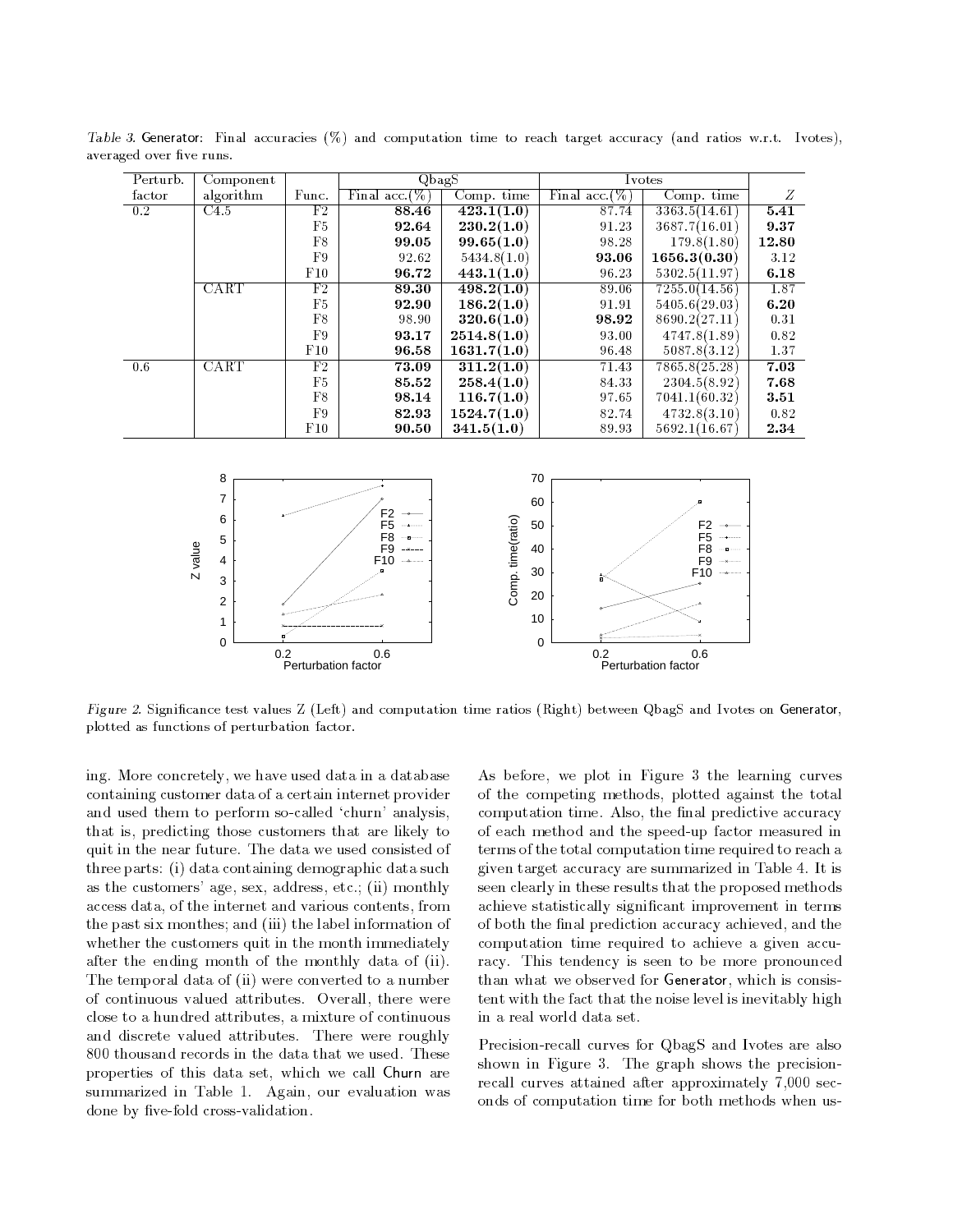

Figure 3. Churn: Learning curves (Left) and precision-recall curves (Right) using C4.5 (Top) and CART (Bottom).

Table 4. Churn: Final accuracies (%) and total computation time in seconds to reach target accuracy (and ratios) averaged over five runs.

| Component-             |                   | JbagS            | Ivotes                |                  |      |
|------------------------|-------------------|------------------|-----------------------|------------------|------|
| algorithm              | Final accuracy(%) | Computation time | Final accuracy $(\%)$ | Computation time |      |
| $\mathbin{\supset}4.5$ | 90.40             | 1207.3(1.0)      | 89.43                 | 4946.3(4.10)     | 4.87 |
| CART                   | 90.80             | 1857.7(1.0)      | 90.28                 | 12440.7(6.70)    | 2.83 |

ing  $C4.5$ , and after about 10,000 and 14,000 seconds for QbagS and Ivotes respectively, when using CART. One typical application of churn analysis is to take a certain action to those members that are predicted to be likely to quit soon. Although it all depends on the cost-performance landscape of individual situations, normally a relatively small subset is chosen, for which a reasonably high precision can be achieved. In the current problem, a reasonable point is, say recall 0.1. At this value of recall, it is found that the precision of QbagS is approximately 25 per cent better than that of Ivotes when using C4.5, and 20 per cent better with CART. This represents a sizable difference in business terms.

#### 3.3 Evaluation on Medium Sized Data Sets

We now report on our evaluation using medium sized data sizes. For these experiments, we use the data used in the Statlog project, and described in Michie et al. (1994). We used four data sets from the Statlog data: dna, sat, letter and shuttle, each sized 2000,  $4435, 15,000$  and  $43,500$ . Note that these four data sets were all used in the empirical evaluation done by Breiman (1999).

We give the results of experimentation on these data sets in Table 5. The figures give the (final) prediction accuracy obtained by each method, this time including the original Qbag and the component algorithm, all averaged over five randomized runs. It is seen that. for data sets of sizes in the range of tens of thousands, QbagS still appears to be favored over Ivotes, but not to the same statistical significance as for the large data sets. For these data sets, in fact, the original Qbag which keeps data from the past iterations, appears to do better than both Ivotes and QbagS. Over all, these results confirm that QbagS is especially suited for large, noisy data sets.

## 4. Concluding Remarks

We have proposed a sampling method for data mining that is especially effective for efficient mining from